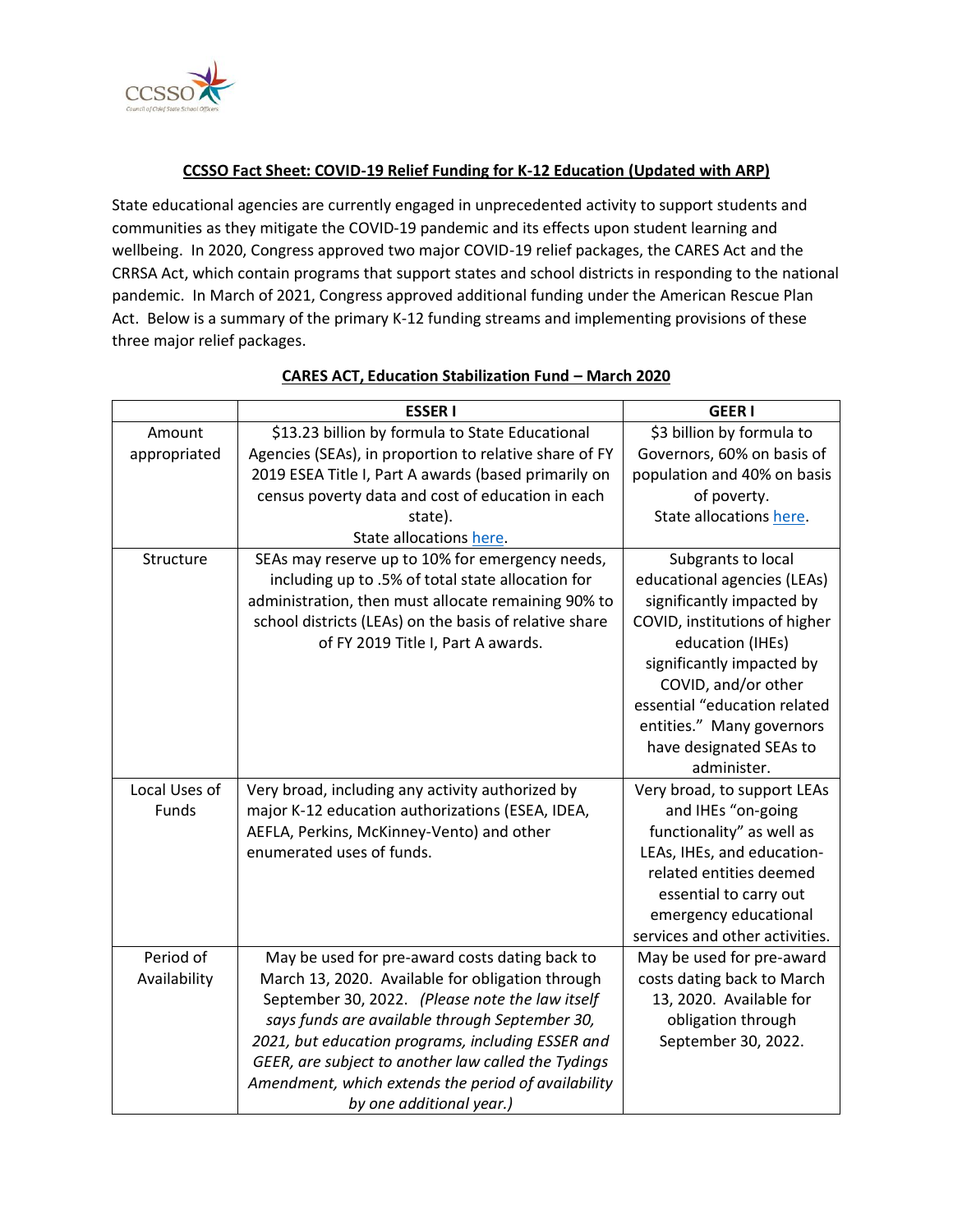

| <b>Status</b> | Most ESSER I funds have been obligated by SEAs and | Most GEER I funds have    |
|---------------|----------------------------------------------------|---------------------------|
|               | LEAs and are in the process of being liquidated    | been obligated and are in |
|               | through grants management processes.               | the process of being      |
|               |                                                    | liquidated through grants |
|               |                                                    | management processes.     |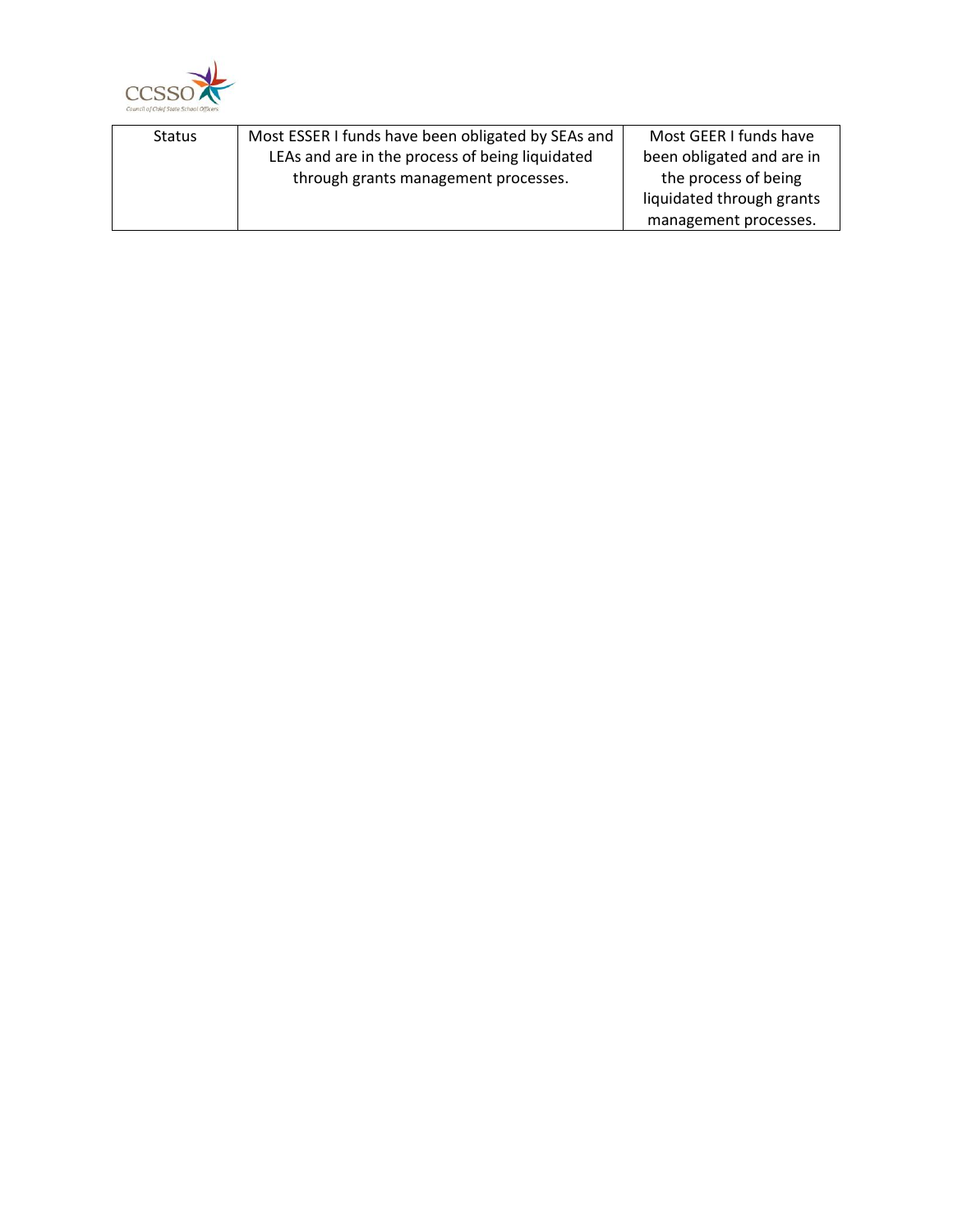

## **CRRSA, Education Stabilization Fund II – December 2020**

|               | <b>ESSER II</b>                             | <b>GEER II</b>                                  |
|---------------|---------------------------------------------|-------------------------------------------------|
| Amount        | \$54.3 billion by formula to State          | \$4 billion to Governors:                       |
| appropriated  | Educational Agencies (SEAs), in             | \$1.3 billion by GEER I formula (60% population |
|               | proportion to relative share of FY 2020     | and 40% poverty); \$2.75 billion for EANS (see  |
|               | ESEA Title I, Part A awards (based          | below) on the basis of relative number of       |
|               | primarily on census poverty data and        | children in the state aged 5 through 17 at or   |
|               | cost of education in each state).           | below 185% of poverty.                          |
|               | State allocations here.                     | State allocations here.                         |
| Structure     | Same as ESSER I: SEAs reserve up to 10%     | \$1.3 billion consistent with GEER I: Subgrants |
|               | for emergency needs, including .5% of       | to institutions of higher education, school     |
|               | total state allocation for administration,  | districts, and/or "education related entities." |
|               | then must allocate remaining 90% to         |                                                 |
|               | school districts (LEAs) on the basis of     | \$2.75 billion reserved for new "Emergency      |
|               | relative share of FY 2020 Title I, Part A   | Assistance to Nonpublic Schools Program"        |
|               | awards.                                     | (EANS). Governors submit applications to        |
|               |                                             | USED to receive funds, must designate SEA to    |
|               |                                             | administer program. Nonpublic schools apply     |
|               |                                             | directly to SEAs to receive services.           |
| Local Uses of | Very broad, consistent with ESSER I, ,      | GEER II, general: Very broad, consistent with   |
| Funds         | including any activity authorized by        | GEER I.                                         |
|               | major K-12 education authorizations         |                                                 |
|               | (ESEA, IDEA, AEFLA, Perkins, McKinney-      | EANS reservation: Also very broad, to address   |
|               | Vento) and other enumerated uses of         | diverse conditions affecting students in        |
|               | funds. Express authority for use of         | nonpublic schools. SEAs must prioritize         |
|               | funds for digital learning and              | services or assistance to non-public schools    |
|               | connectivity. New express authority to      | that enroll low-income students and are most    |
|               | address learning loss, school facility      | impacted by COVID. Public agencies required     |
|               | repairs and improvements, and               | to maintain control of funds and title to       |
|               | improving indoor air quality in school      | equipment.                                      |
|               | facilities, but ED clarified that these are |                                                 |
|               | also allowable uses under ESSER I.          |                                                 |
|               |                                             |                                                 |
| Period of     | May be used for pre-award costs dating      | GEER II: May be used for pre-award costs        |
| Availability  | back to March 13, 2020. Available for       | dating back to March 13, 2020. Available for    |
|               | obligation through September 30, 2023.      | obligation through September 30, 2023.          |
|               | (Please note the law itself says funds are  |                                                 |
|               | available through September 30, 2022,       | EANS: SEAs must obligate all funds for benefit  |
|               | but education programs, including ESSER     | of nonpublic schools within 6 months of         |
|               | and GEER, are subject to another law        | receipt; any funds that remain unobligated      |
|               | called the Tydings Amendment, which         | after 6 months revert to GEER II.               |
|               | extends the period of availability by one   |                                                 |
|               | additional year.)                           |                                                 |
| <b>Status</b> | Nearly all SEAs have received their         | All governors have received regular GEER II     |
|               | allocations and are in the process of       | allocations. All states have received EANS      |
|               | allocating funds to LEAs.                   |                                                 |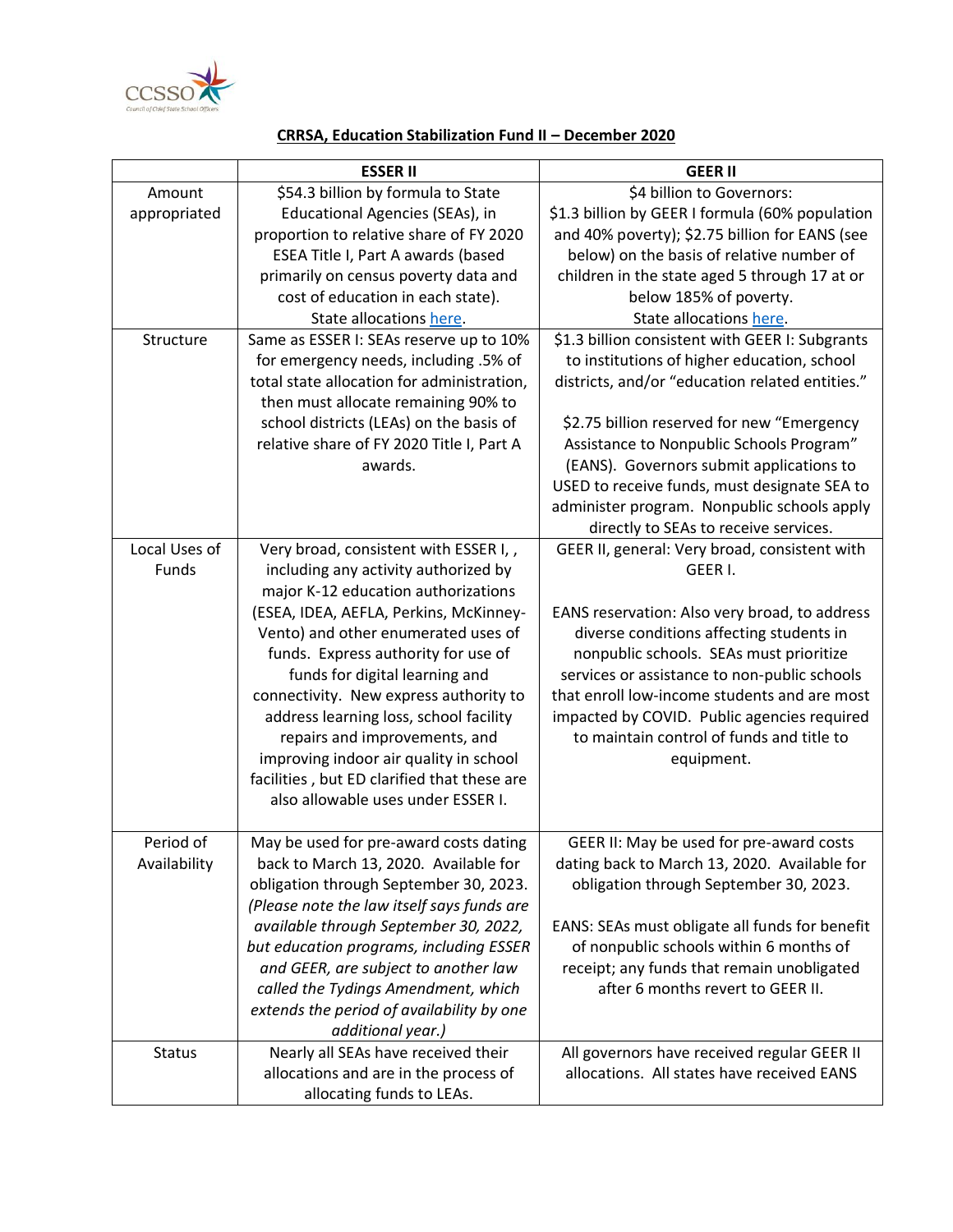

| allocations, which are listed here. to state |
|----------------------------------------------|
|                                              |

# **American Rescue Plan, Education Stabilization Fund III—March 2021**

|                        | <b>ARP - ESSER III</b>                                                                                                                                                                                                                                                                                                                                                                                                                                                                                                                                                                                  | <b>ARP - EANS II</b>                                                                                                                                                                                                                                                                                                                                                    |
|------------------------|---------------------------------------------------------------------------------------------------------------------------------------------------------------------------------------------------------------------------------------------------------------------------------------------------------------------------------------------------------------------------------------------------------------------------------------------------------------------------------------------------------------------------------------------------------------------------------------------------------|-------------------------------------------------------------------------------------------------------------------------------------------------------------------------------------------------------------------------------------------------------------------------------------------------------------------------------------------------------------------------|
| Amount                 | \$122.775 billion.                                                                                                                                                                                                                                                                                                                                                                                                                                                                                                                                                                                      | \$2.75 billion for EANS. (GEER not                                                                                                                                                                                                                                                                                                                                      |
| appropriated           | State allocations here.                                                                                                                                                                                                                                                                                                                                                                                                                                                                                                                                                                                 | funded under ARP.)                                                                                                                                                                                                                                                                                                                                                      |
| Structure              | \$800 million reserved by USED to identify and<br>assist children and youth experiencing<br>homelessness.                                                                                                                                                                                                                                                                                                                                                                                                                                                                                               | \$2.75 billion in additional funding for<br><b>EANS with modifications. Governors</b><br>apply to USED to receive funds.                                                                                                                                                                                                                                                |
|                        | \$121.975 billion for ESSER distributed to states<br>using same general method as ESSER I and II:<br>by formula to State Educational Agencies<br>(SEAs), in proportion to relative share of FY<br>2020 ESEA Title I, Part A awards. SEAs must<br>reserve at least the following amounts from<br>the total state allocation:<br>5% for interventions to address<br>learning loss<br>1% for summer enrichment<br>$\bullet$<br>programs<br>1% for comprehensive afterschool<br>programs<br>SEAs may reserve up to 2.5% for emergency<br>needs as determined by the SEA, and .5% for<br>SEA administration. | USED will provide additional information<br>about the mechanisms under which<br>states will administer EANS II and its<br>relationship to EANS I.                                                                                                                                                                                                                       |
|                        | SEAs must allocate at least 90% to school<br>districts (LEAs) on the basis of relative share of<br>FY 2020 Title awards.                                                                                                                                                                                                                                                                                                                                                                                                                                                                                |                                                                                                                                                                                                                                                                                                                                                                         |
| Local Uses of<br>Funds | Very broad, consistent with ESSERs I and II,<br>including any activity authorized by major K-12<br>education authorizations (ESEA, IDEA, AEFLA,<br>Perkins) and other enumerated uses of funds.<br>New express authority to use ESSER funds to<br>develop strategies and implement public<br>health protocols consistent with CDC guidance<br>to extent practicable, for the reopening and<br>operation of school facilities. ED clarified that<br>this is also allowable under ESSER I and II.                                                                                                         | Very broad, consistent with EANS I, to<br>address diverse conditions affecting<br>students in nonpublic schools.<br>Participating non-public schools must<br>enroll a "significant percentage of low-<br>income students" and be "most<br>impacted" by the COVID-19 pandemic.<br>SEAs cannot reimburse nonpublic<br>schools for expenses (as they can under<br>EANS I). |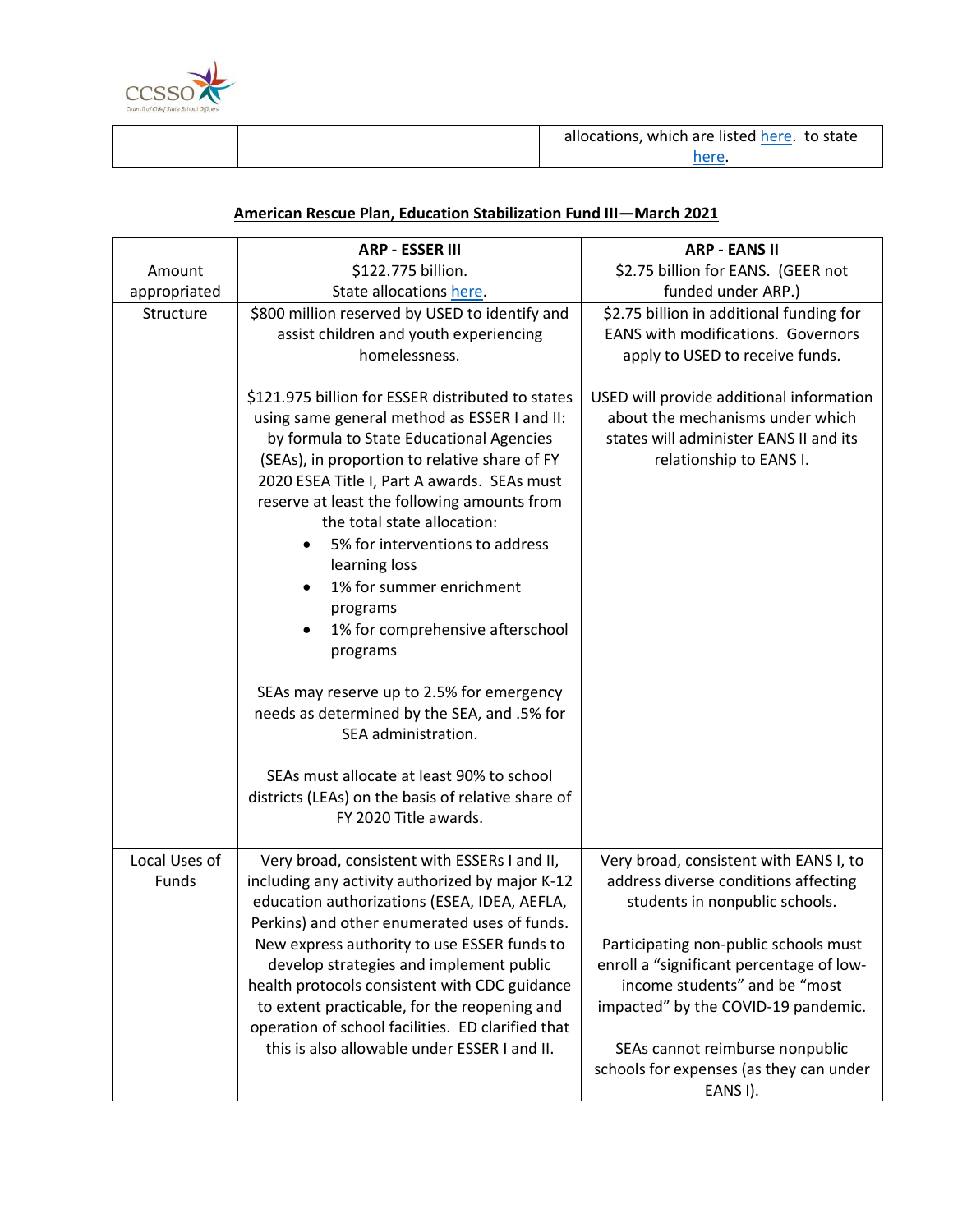

|               | LEAs must reserve not less than 20% of their    |                                          |
|---------------|-------------------------------------------------|------------------------------------------|
|               | allocation to address learning loss.            | Public agencies required to maintain     |
|               |                                                 | control of funds and title to equipment. |
| Period of     | May be used for pre-award costs dating back     | EANS: USED will provide additional       |
| Availability  | to March 13, 2020. Available for obligation     | information about the mechanisms         |
|               | through September 30, 2024. (Please note the    | under which states will administer EANS  |
|               | law itself says funds are available through     | II and its relationship to EANS I.       |
|               | September 30, 2023, but education programs,     |                                          |
|               | including ESSER and GEER, are subject to        |                                          |
|               | another law called the Tydings Amendment,       |                                          |
|               | which extends the period of availability by one |                                          |
|               | additional year.)                               |                                          |
| <b>Status</b> | On March 17, 2021, USED sent a letter to state  | As of March 17, 2021, USED is working    |
|               | chiefs announcing state ARP ESSER allocations   | to finalize plans to make allocations to |
|               | and stating that it will begin to make funds    | states.                                  |
|               | available later in the month.                   |                                          |